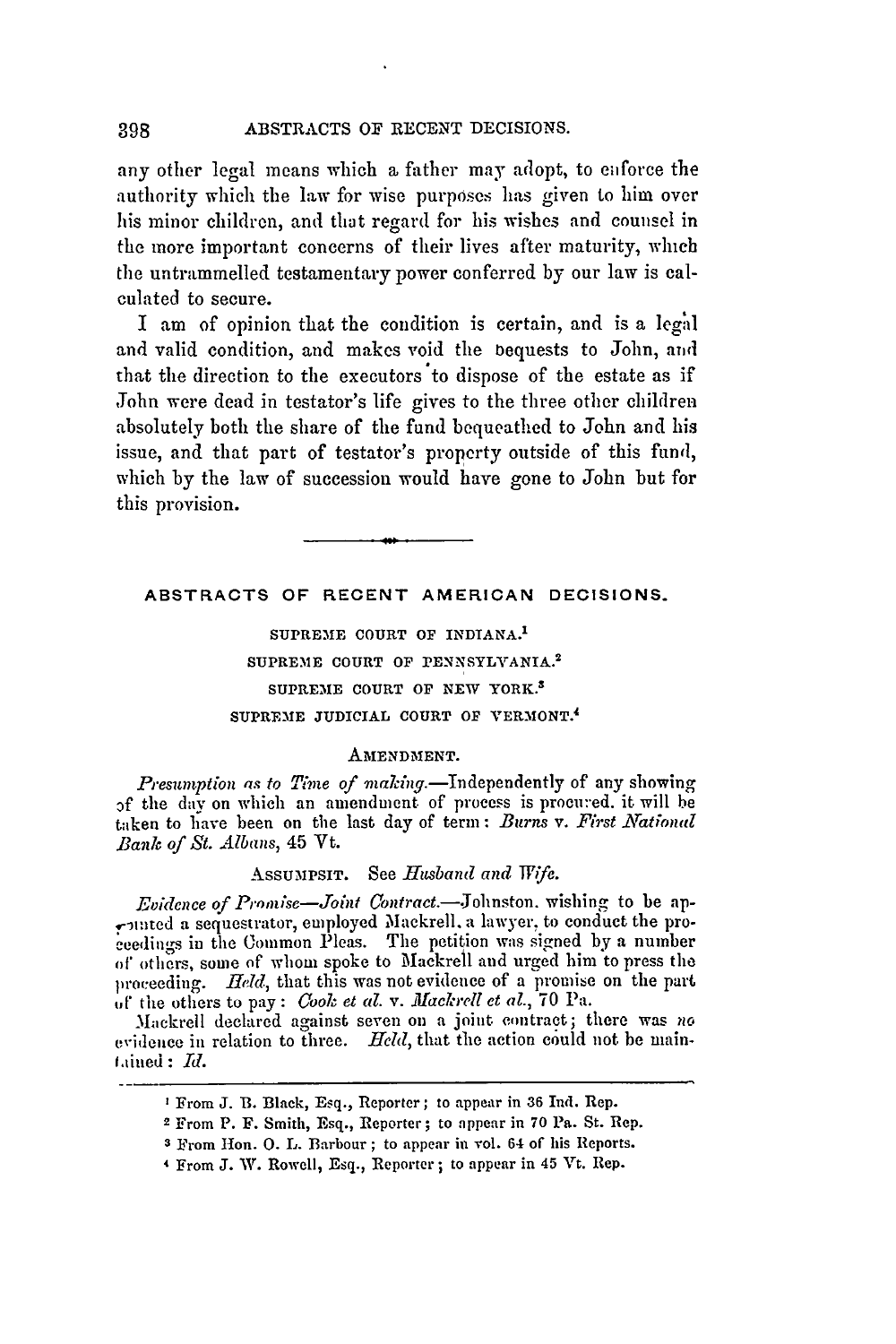### BILLS AND **NOTES.** See *Township Trustee.*

*Payable to Partnership-Endorsement by any one of the Firm.-* When negotiable paper is rightly taken payable to a partnership, any member of the partnership has authority to bind the firm by endorsing it in the firm name to a *bond fide* purchaser for value in due course of business, even though, as between the partners, such paper was the sole property of the partner endorsing it, and the partners had agreed that no member should endorse paper to make the others liable: *Barrett v. Russell and Flint,* 45 Vt. **-**

#### CONSTITUTIONAL LAW.

Legislative Power. - The power of the legislature is omnipotent, within constitutional limits. And the good of the greatest number is regarded by the legislature as its justification for the extraordinary use of its power: *The People v. The New York Gas-Light Company,* 64 Barb.

# **CONTRACT.**

*Construction of.*—A contract provided for the purchase, by the plaintiffs, and the sale by the defendant, of 100 bales of cloves, at five cents per pound, to arrive; "deliverable sound and in good order." On examining the cloves, after their arrival, part of them proved to be sound, and a part not sound, or in good order. The plaintiffs offered to receive the whole invoice--the unsound as well as the sound-and pay therefor the contract price. The defendant delivered the sound cloves, but refused to deliver the unsound. The unsound cloves were proven to be worth only two and a half cents per pound. They were sold at auction, under the direction of the insurers, and realized three and one quarter cents per pound. *Held,* that the plaintiffs could not have been required to receive the damaged cloves; but that they might waive the objection that they were unsound, and the vendor must then deliver. That *sound* cloves were deliverable, *unsound* not deliverable: *Townsend et al. v. Shepard,* 64 Barb.

That this construction embraced the whole meaning of the words "deliverable sound and in good order ;" that provision being for the benefit of the purchasers, and against the seller. But that it was not a warranty that the cloves should arrive sound and in good order; nor was it an agreement that the vendor would deliver **100** bales of cloves, "sound or in good order :" *Id.*

*Held, also,* that when the plaintiffs offered to receive the whole invoice, and pay therefor the price named in the contract, the defendant was bound to deliver; and his refusal subjected him to the payment of such damages as the plaintiffs sustained thereby : *Id.*

But that there was no proof of any damage sustained by the plaintiffs, by reason of the defendant's refusal to deliver the unsound portion of the cloves; the price for which they sold, although greater than the market value, being less than the plaintiffs were required to pay by the contract, and less than their offer: *Id.*

### **CRIMINAL LAW.** See *Evidence*; Jury.

*Gas Companies--Liability to Indictment for Nuisance.*-When the legislature has authorized a corporation to manufacture gas, to be used for lighting streets and buildings in a city, and required that the act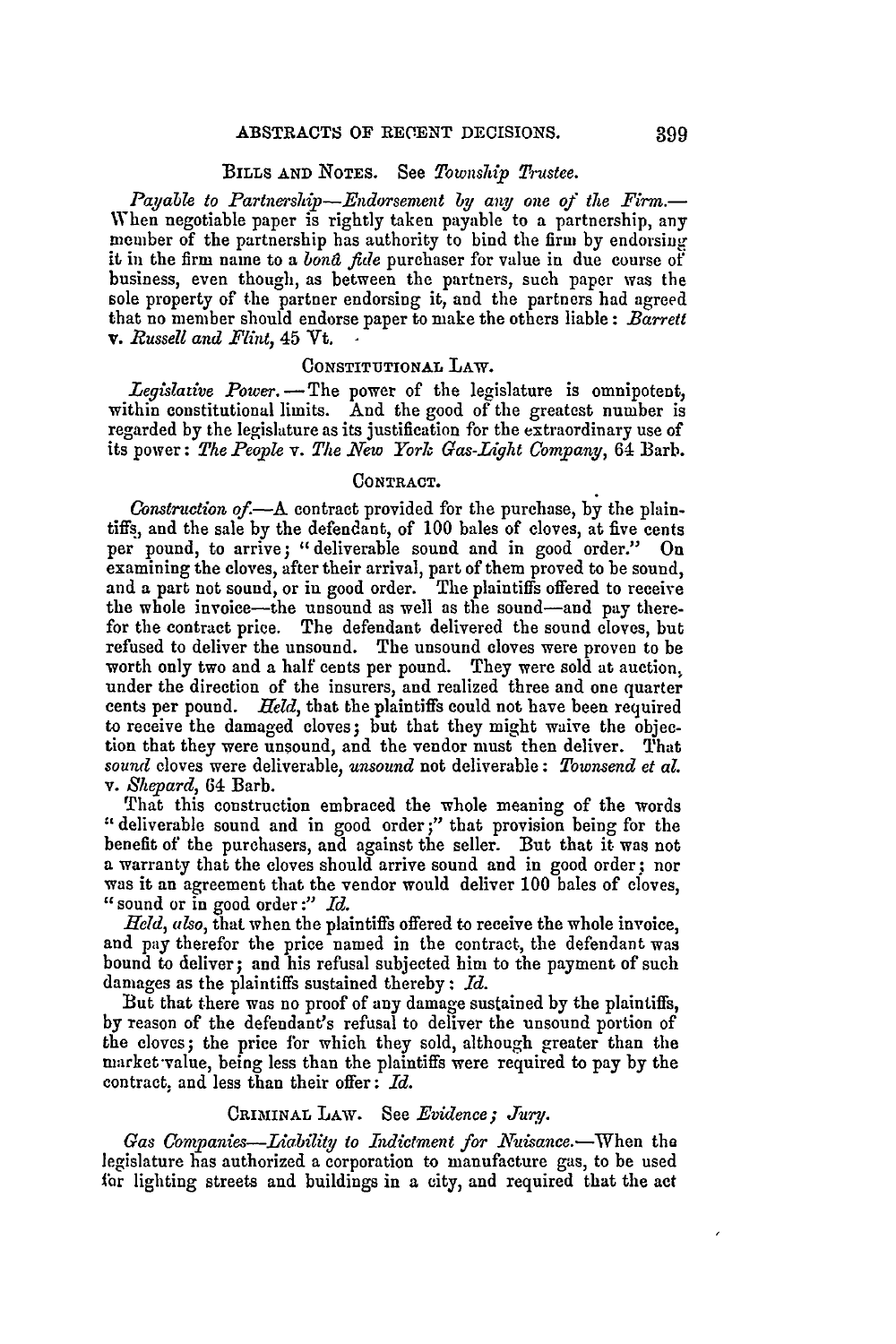giving such authority shall be favorably construed in all courts, for the purposes expressed therein ; and the company has, in pursuance of such authority, proceeded to erect gas-works, and to make and distribute gas therafrom, it is not liable to indictment for creating a *nuisance,* by unwholesome smells, smokes and stenches, rendering the air corrupt, offensive, uncomfortable and unwholesome, in conducting its **business;** where it is conceded that the buildings and processes of the company are of the best, and that it has used due care and diligence in the business: *The People v. The New York Gas-Light Company,* 64 Barb.

Although it may be that private persons can maintain an action for damages, yet the *people* are barred by the act which the legislature has passed from making a public complaint, by indictment, for such a cause, while the corporation conducts its business with skill, science and care: *Id.* 

*Defence of House—Man's House his Castle.*—The idea embraced in the expression that a man's house is his castle, is not that it is his property, and that, as such, he has the right to defend and protect it by other and more extreme means than he might lawfully use to defend and protect his shop, his office, or his barn. The sense in which the house has a peculiar immunity, is that it is sacred for the protection of his person and of his family. An assault on the house can be regarded as an assault on the person only in case the purpose of such assault **be** injury to the person of the occupant, or members of his family, and in order to accomplish this, the assailant attacks the castle in order to reach the inmate. In this view it is said and settled that, in such case, the inmate need not flee from his house in order to escape injury by the assailant, but he may meet him at the threslhold, and prevent him from breaking in by any means rendered necessary by the exigency **;** and upon the same ground and reason that one may defend himself from peril of life, or great bodily harm, by means fatal to the assailant, if rendered necessary by the exigency of the assault: *State v. Patterson,* 45 Vt.

# DAMAGES. See *Master and Servant.*

Fine in a Criminal Suit for same Matter-Counsel Fees.-The imposition of a fine in a criminal proceeding for assault and battery will not bar, or mitigate, the party's liability to exemplary damages in a civil suit for the same act: *Hoadley v. Watson*, 45 Vt.

Such damages are recoverable with the ordinary damages under the common allegation that the act declared for was done to the damage of the plaintiff: *Id.*

The expenses of the plaintiff for counsel fees and other trouble in the suit, not taxable costs, are not a proper element of exemplary damages : *Id.*

*Proximate Result of Defendant's Acts.-As* a general rule one is answerable for the consequences of his fault only so far as they are natural and proximate, and may therefore be foreseen by ordinary forecast : not for those arising from a conjunction of his fault with circumstances of an extraordinary nature: *Fairbanks* v. *Kerr,* **70** Pa.

**A** man mounted a pile of flagstones in a street to make a public speech; a crowd of hearers gathered about him, some of whom also got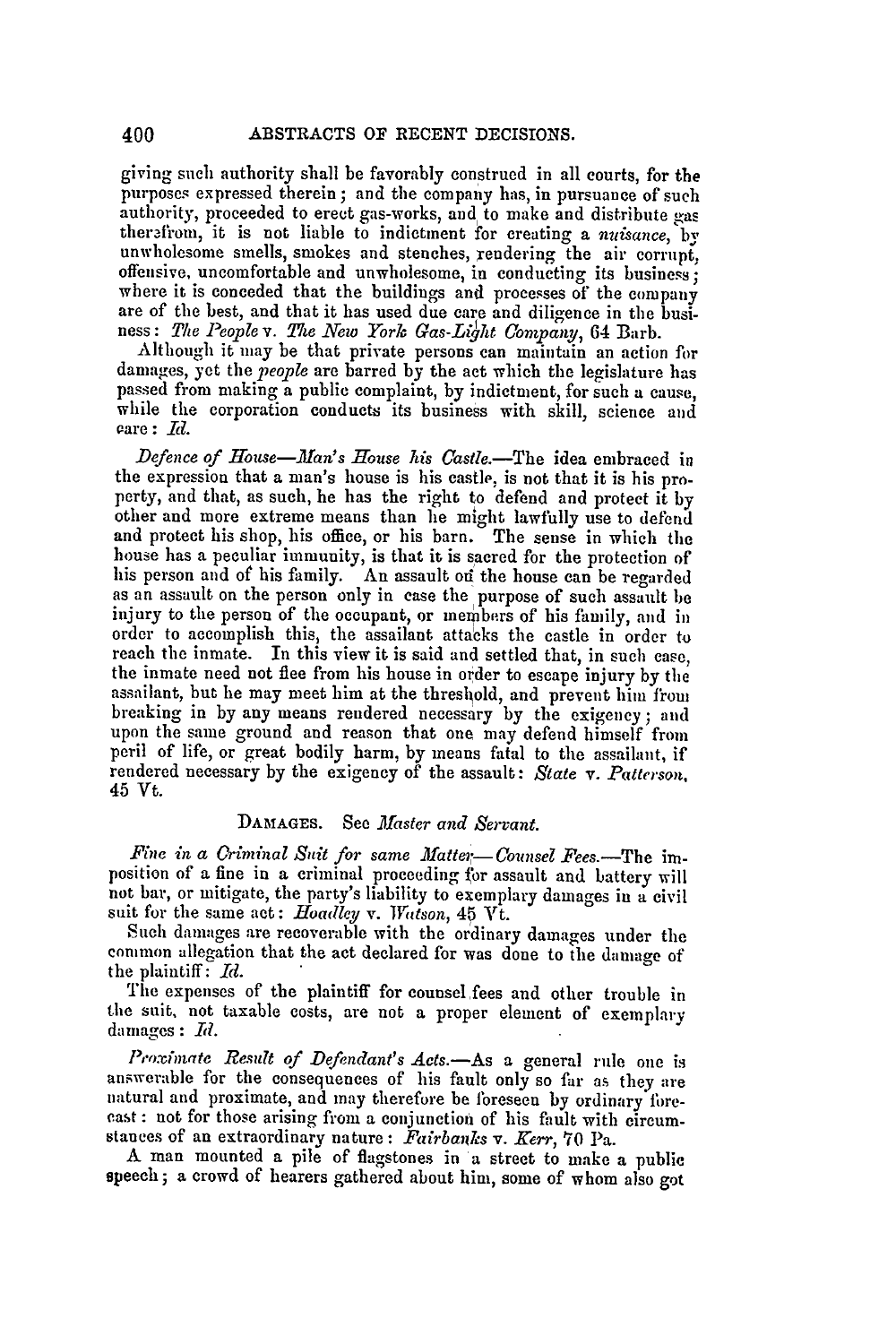**on** the stones and broke them: *Held,* it was not a legal conclusion that the bpeaker was liable for the breaking of the stone **by** the bystanders: *Id.*

It was a question for the jury, whether the defendant's making the speech in the street was the proximate or remote cause of the injury. Mlaking a speech in a street is *notper se* a nuisance: *Id.*

*When liquidated.-By* an agreement in writing for the sale of land, it was stipulated that in case the vendor should fail or refuse to execute and deliver a proper deed of conveyance, at the time and in the manner<br>agreed, provided the purchaser should be ready to perform the covenants<br>on his part; or in case the purchaser should fail or refuse to pay, &c.,<br>on his then that the party so failing should pay to the other party, or his or their assigns, the sum of \$5000; which was thereby declared, fixed and agreed upon as the liquidated amount of damages to be paid by the party so failing, for his or their non-performance. *Held,* that by this contract, the damages for a breach thereof were liquidated at \$5000; and that upon the failure of the defendant to execute a proper deed of conveyance on the day specified, the plaintiff was entitled to recover that sum: *Leggett v. The .Mutual Life Ins. Co. of New York,* 64 Barb.

# DEBTOR **AND** CREDITOR. See *Partnership.*

*Assignment of* Claim.-A trust-mortgage was made to Caldwell to secure, amongst others, a debt of Hartupee, who owed a firm of which Caldwell was a partner. Hartupee gave an order on Caldwell in favor of Cuthbert; on presentation Caldwell refused to pay Cuthbert, saying he would pay Hartupee's debt to his firm from what he was entitled to under the mortgage. At the trial Caldwell's partner consented that the firm's claim might be set off to Hartupee's claim against Caldwell. *Held,* that the order was an equitable assignment to Cuthbert, and he might recover from Caldwell: *Caldwell v. Hartupee,* 70 Pa.

*Vacating Settlement for Fraud or Xistake.-The* mistake of one party, and the fraud of the other, is quite as good cause for vacating the settlement of a claim, as a mutual mistake: *JBloodgood, Adm'n., &c.,* v. *Sears,* 64 Barb.

Where a party having a claim against an estate, for services rendered, was induced to make a settlement of such claim, with the administrator, by an erroneous statement contained in the inventory of the estate, whereby a large portion of such estate was suppressed, and the administrator violated his duty in concealing the part of the estate so suppressed; *H ed,* that this was a proper case for vacating the settlement: *Id.*

### **DECEIT.** See *Limitations.*

# **DEED.** See *Partnership.*

*Boundaries-A.fonuments and Abuttals govern Courses and Distances.-* A deed described one line of the land thereby conveyed as running **"1** north 34 degrees west, on said K.'s line and C.'s north line, 45 rods and 16 links, to the bound begun at," which was the line in dispute. At the time of the execution of said deed, the land of **Al.,** who was the grantee in said deed, which was contiguous to the land conveyed there**by,** and on the line of which the disputed line was described as running,

Vol. XXI.-26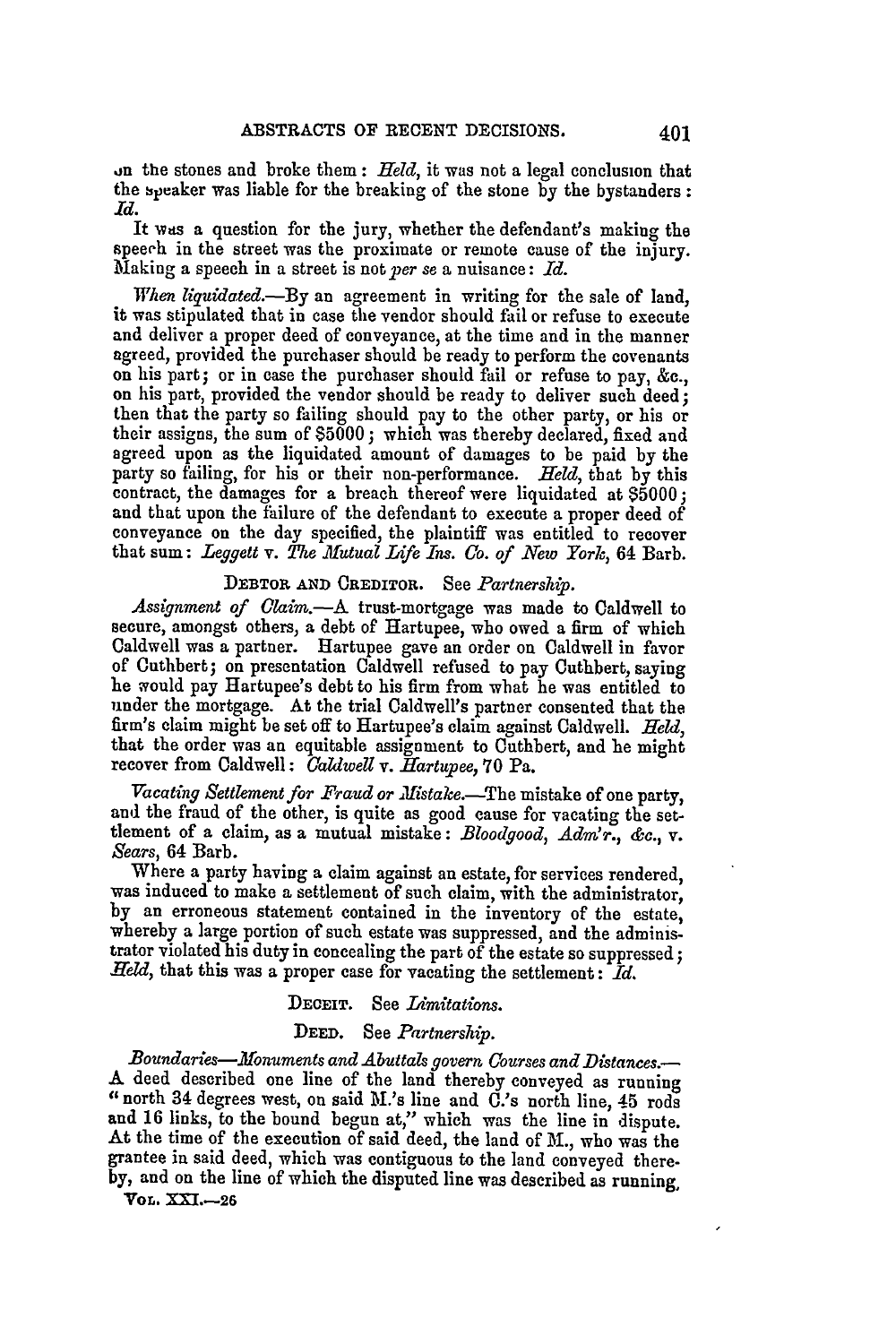extended northerly only to a brook which intersected said last-mentioned line. On the opposite side of the brook, C.'s land was situated, extending several rods further north-easterly along the brook than the point where **"** said M.'s line" terminated at the brook, so that, if the disputed line should be continued in the same course across the brook to the place of beginning, said deed would include a portion of C.'s land lying south **of** and adjoining the land of the grantor conveyed **by** said deed. In order for the line in question to reach and run on C.'s north line, it would, at the point where it reached C.'s land at the brook, have to turn nearly at a right angle, and run north-easterly on his line a few rods, to the corner of his land, then turn at an acute angle, and run on his north line in a course, north **67J** degrees west. At the time of the execution of said deed, O.'s north line was marked by a log and slash fence on the land, and as nearly on the line as such fences usually are. *Reld,* that the monuments and abuttals, and not the course, controlled the con- struction of said deed, and that the land thereby conveyed was bounded along the line in question by the said lands of M. and **C.:** *Bundy v. lforgan,* 45 Vt.

# EJECTMENT. See *Vendor.*

## **EQUITY.** See *Nuisance.*

*Relief-Damages-Restraint of Trespass.*-When a court of equity has jurisdiction, if the relief prayed for cannot be granted, compensation in damages may be awarded in lieu thereof: *Masson and Besanson'A .Ap)peal,* 70 Pa.

Parties agreed to erect a party-wall, each to build a portion specified; one refused and the other erected the whole wall; the former then com-<br>menced to use the party-wall for his building; the other brought a bill to restrain him; pending the dispute, they agreed that the defendant might go on with his building, giving bonds for such sum as might be adjudged to the plaintiff, and the injunction was therefore withheld *Hel,* That as the specific relief asked, therefore, could not be granted, the court, *"* both inherently and by virtue of the agreement," had power to ascertain and award compensation : *Id.*

The plaintiff having finished the wall under the agreement, it was his own until paid for, and the threatened act of defendant of breaking into the wall might be restrained: *Id.*

Equity will restrain a trespass of a permanent nature; an action for damages in such case not being an adequate remedy, as in case of a temporary trespass : *Id.*

## **EVIDENCE.**

Proof of Agreement- Written and Parol Evidence -The rule, as to the admissibility of parol evidence to vary written agreements, does not touch the validity of the agreement sought to be proved, but only the kind of evidence by which the party may be compelled to prove it; and **if** the agreement is admitted on trial, or by the pleadings, or is proved without objection by parol evidence, it is a waiver of the rule, and becomes the agreement as fully operative as if it had been proved by a writing: *Davis v. Goodrich,* 45 Vt.

*Dying Declarations.-It* is not necessary in order to make dying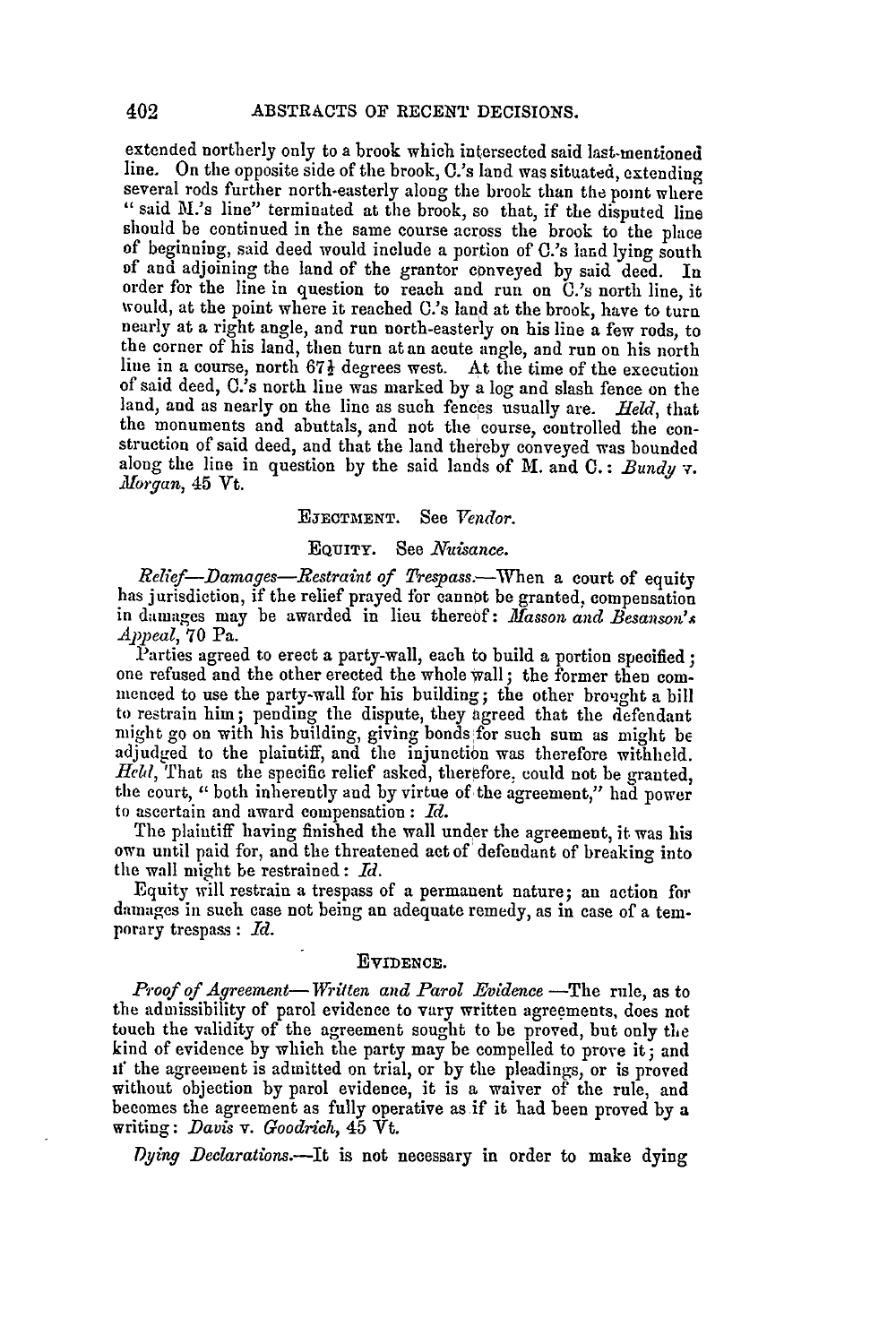declarations admissible in evidence, that the declarant should statc everything constituting the *res gesta* of the subject of his statement, but only that his statement of any given fact should be a full expression of all that he intended to say as concerning his meaning as to such fact: *FState v. Patterson,* 45 Vt.

*Illegal.-The* admission of illegal testimony, by a referee, will not warrant a reversal of the referee's decision, where there is sufficient evidence, without such testimony, to sustain the judgment; the error of the referee, if any, in admitting the illegal testimony, in such a case, not being injurious to the unsuccessful party: Fabbri et al. v. The Mer*cantile Mutual Ins. Co.,* 64 Barb.

*As to Value.-It* is not necessary that a witness, in speaking of value, should only speak from actual observation. Where, from the destruction of property, no witness can be produced who has had an opportunity to examine and be conversant with the value, the rule which allows the next best evidence to be produced, applies; and the value may be ascertained from persons conversant with property of that nature, after they are made acquainted with its condition **by** the testimony of others: *Orr* v. *The Mayor, &c., of New York,* 64 Barb.

### **HOMESTEAD.**

Under the statutes of this state, the homestead of a debtor is exempt from attachment upon debts contracted after the filing of the deed thereof in the town clerk's office, and before the occupation of the premises by the debtor as a homestead, when he is in such occupancy at the time of the attachment: *Lamb* v. *Mason,* 45 Vt.

## **HUSBAND AND WIFE.** See *Witness.*

*Married Woman-Revocation of Will by Marriage.*-The rule that the marriage of a woman revoked a will made by her before marriage, rested for its reason on the fact that, by virtue of the husband's marital rights, the woman, becoming *covert,* became thereby disabled to dispose of the property named in the will, the will ceased to be ambulatory: *.Aorton et* al. v. *Onion,* Ex. 45 Vt.

Hence, where *afeme sole* made a will, and married, and a considerable portion of the property disposed of by the will remained in her unaffected upon her death by any marital rights of her surviving hus. band, it was *held,* that the will was entitled to be probated: *Id.*

Wife *may recover Money on her Contract to release Dower-A* purchaser agreed to pay a wife 8500 if she would execute a deed for land sold by her husband; she executed the deed. *Held,* that she could recover the money from the purchaser: *McAboy v. Johns,* 70 Pa.

The contract between the purchaser and the wife was that he was to give her a writing for the payment of the money. He gave her a paper which she could not read and represented that it contained the contract; she thereupon executed the deed. The paper did not contain the verbal agreement. *Held,* that she might recover on the verbal promise: *Id.*

### **INFANT.**

*Guardiman's Sale-Judgment-Sale on Execution.-Where,* upon **the** petition of his guardian, the court, on the 15th day of February 1868,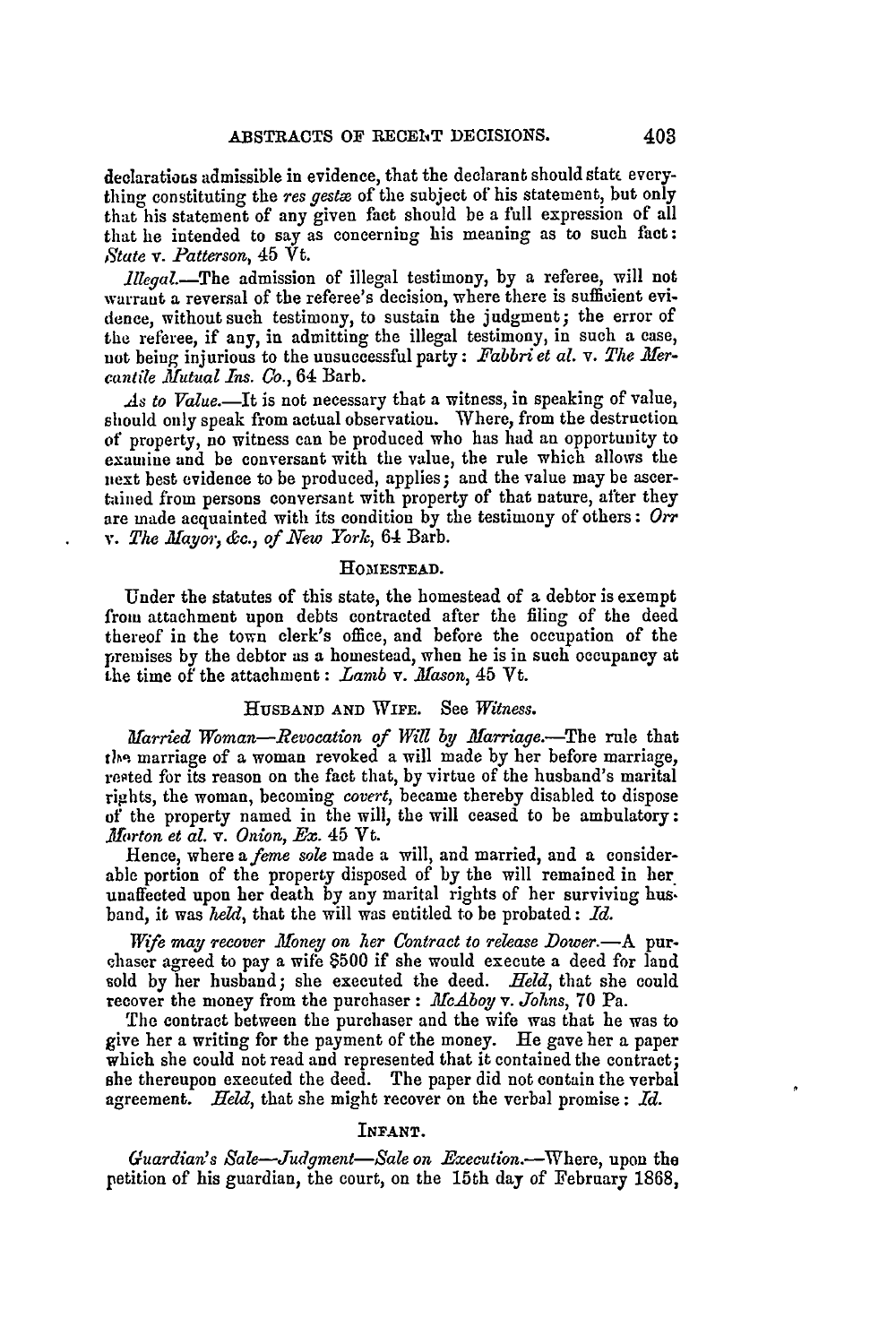ordered the sale under a judgment of the land of a minor, and **A.** recovered a judgment against the minor on the 19th day of February 1868, and purchased the land at sheriff's sale on the 11th day of April following; and seventeen days later B. purchased the land from **the** guardian, paying one-half tle purchase-nmonoy and securing the remaindcr in one year, and the court approved the sale at the May Term 1868. *Held,* that the title to the property was in  $A:$  *Shaffner, Adm'r, v. Brqgs and Another,* **36** Ind.

*Ikld,* also, that the order for the sale of the land did not operate *in przesenti,* and convert the land into assets in the hands of the guardian so as to prevent the judgment from operating as a lien on the land **;** nor did the title of the purchaser at a guardian's sale relate back to the order of sale, so as to prevent any intervening liens or rights being acquired: *Id.*

The lands of an infant may be sold on execution against him: *Id.*

## **JURY.**

*Communication with after Retirement-Statutes.*-It is error for the court to have any communication with the jury after a case has been submitted to them, and while they have it under consideration, except in open court: *State v. Patterson,* 45 Vt.

It is also error for the court to furnish the jury a copy of the statutes of the state while they are out of court deliberating upon their verdict, that they may read certain provisions, designated by the court, touching the case under consideration **:** *Id.*

## **LIMITATION, STATUTE OF.**

*Agent-Mlisrepresentation--Concealment.-An* action was brought in 1870 by A. against B., the complaint alleging that B. had, in the year 1848, falsely represented himself to A. as the agent of **C.,** to whom A. was indebted on a promissory note, and as such agent had received from A. the money due **0.** and promised to pay tle same to **C.** and take up and destroy the note; but that B. had retained the money himself, and A. had only discovered the fact about the time of the bringiog of the suit; and B. in answer pleaded the Statute of Limitations, to which A. replied, that **he** paid the money to B. on his claim that he was the agent of **C.,** and believing him to be such agent and authorized to receive the same, when in fact he was not such agent nor had such authority, but concealed such fact from A. and promised to pay the same over as **such** agent, which he failed to do, and by reason of such concealment A. did not discover the cause of action until in the fall of 1869. *Held*, that the reply was insufficient to avoid the statute; that the concealment was all previous to the accruing of the cause of action, and something more is required to avoid the statute than mere silence after the action accrues : *Stanley v. Stanton,* 36 Ind.

# **MASTER AND** SERVANT.

*Liability of Master for wilful Acts of Servant-Conductor.-A* boy riding on a car was wilfully and wantonly struck by the driver, and thereby thrown off the car; the car-wheel passed over him: *Held*, in a suit against the car-owners; 1. That they were **nor** liable for the act of the driver in striking the boy. 2. They were liable for negligently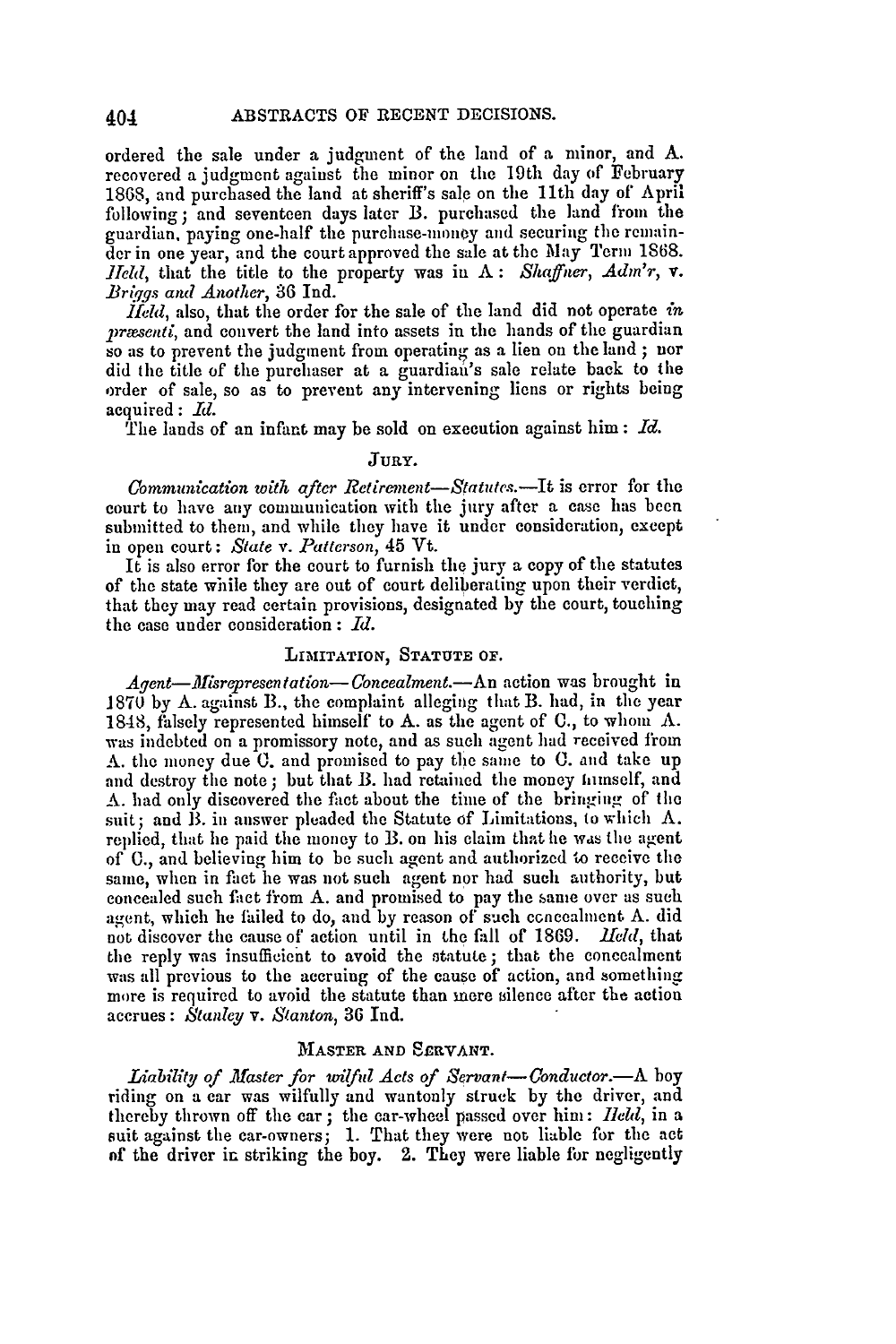iriving over him: *P., A. and* M. *Passenger Railway Co. v. Donahue,* 70 Pa.

A master is liable for the results for the wilful conduct of his servant if within the scope of his authority : *Id.*

A blow may be given by a conductor or driver when by resistance to proper authority it becomes necessary: *Id.*

The court charged that the jury "would be justified in giving the plaintiff compensation, not only for such damages as he had already sustained, also such as will reasonably sustain in the future arising from the injury complained of, but also allow him for any pain and suffering he has sustained by the injury." *Held,* to be correct: *Id.*

That damages for negligence are to be measured by the same rule to artificial persons as to natural persons, should be held by courts and juries, and care should be taken by judges trying the causes that it be so administered: *Id.*

## **NEGLIGENCE.** See *Master and Servant.*

### NUISANCE.

*Brickburrning-Restraint of lawful Business by Injunction.-Brick*making being a useful and necessary business, and necessarily exercised near towns, the *burning* of bricks, an essential part of the business, is not a nuisance *per se: Huckenstine's Appeal,* 70 Pa.

Although an useful employment may produce discomfort or injury to those near to it., it does not follow that it should be restrained : *Id.*

The aid of a court of equity is not of right but of grace; to be extended only where its exercise is certainly just, wise and proper: *Id.*

In a question of restraining a lawful business, a court of equity will consider the customs of the people, the characteristics of their business, the common uses of property and the peculiar circumstances of the place **:** *Id.*

In this case an injunction against a brick-kiln as injuring a vineyara and residence was refused : *Id.*

## PARTNERSHIP. See *Bills.*

*Deed-Treatment of Real Ectate as held* in *Common or in Partner-* $\sinh A$  deed to persons as tenants in common, who are partners, must, as to *purchasers* of the title and *creditors* having liens on it, stand as the foundation of their rights and govern in,'distributing the proceeds of a sale of the title: *Ebbert's Appeal,* 70 Pa.

As to creditors, the effect of such deed cannot be changed by parol evidence, and the land converted into partnership assets, so as to affect the liens of otherwise preferred creditors: *Id.*

As between the partners, a trust may result to the firm and the proceeds of the land be assets of the partnerahip, when they so treated the title and paid for it from partnership funds: Id.

Partners can direct the application of the firm funds, and secure their identity in the kind of title they take for them: *Id.*

If they take the title as tenants in common, they give character to the title as to those who afterwards deal with them: *Id.*

Upon a purchase by B. & **K.** from the plaintiffs of geods for **a** pro. posed new firm of B. & Co., B. & M. represented that B. was to be a **m**ember of said firm in about six weeks; whereupon the goods were sold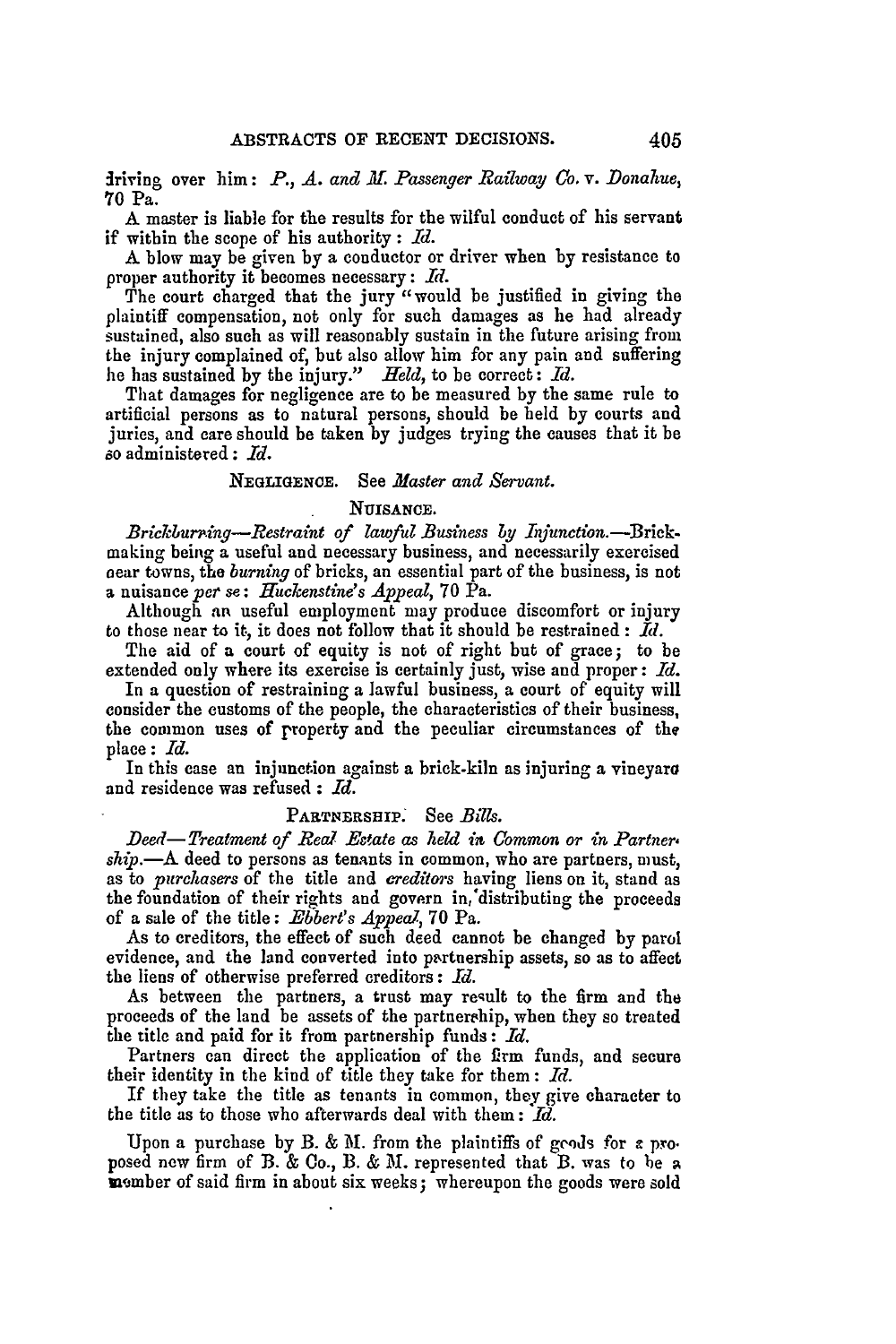to B. & M., and the note of B. & **Co.** taken, for the amount. Such partnership was never in fact formed, but no notice of that fact was given to the plaintiffs, until after the delivery of the goods and the receipt of the note. *Held,* that these facts established a legal liability on the part of M. That although the agreement was that the partnership should not commence until a future **day,** and the agreement was never carried out, yet the purchase itself was a *quasi* partnership transaction **;** and it having been expressly sanctioned by M., that he was *estopped* from disputing his liability : *Stiles et al. v. Meyer, impleaded, &c.,* 64 Barb.

## PLEADING.

*Arrest of Judgment—Estoppel.*—Where the error alleged is in arresting judgment, the Supreme Court will not look to the testimony for aid in pronouncing on the judgment of the court below : *Aronson v. 01. and P. Railroad Co.,* 70 Pa.

If the declaration be sound, the plaintiff is generally entitled to judgment: *Id.* 

A declaration was against defendants for loss of goods as *carriers:* after verdict it was to be presumed that this was made out:  $Id.$ 

In another action for the loss of the same goods against the defendants as *warehousemen,* the plaintiff would be estopped by his allegation that they were carriers: *Id.*

## RAILROAD. See *Master and Servant*.

#### RECEIVER.

Suit against Assignee-Statute.-Action by a receiver against the assignee, under an assignment for the benefit of creditors, of a judgment debtor, to recover damages resulting to a judgment-creditor for the failure of the assignee to properly discharge his duty under the trus. *11ad,* that the action could only be sustained at the suit of the party injured, or his assigns: *La Follett v. Akin*, 36 Ind.

*flcld,* also, that the 205th section of the code (2 G. & IT. 153) only authorizes the court to empower the receiver to bring suit where the party whose effects he receives could have brought the action, save, perhaps, in exceptional cases: *Id.* 

## SALE. See *Tendor.*

*Conditional Sale-Rescission- Tender of Certiicate.--George* sold stock to Braden, and agreed that **lie** would take it back and return the price if requested, and delivered a certificate. *Held*, that Braden could recover the price without tendering the certificate; but that he must burrender the certificate to George or file it in court, before execution could issue : *George v. Braden,* 70 Pa.

## TOWNSHIP TRUSTEE.

*Title to Money in his Hands.-A* township trustee is not a mere bailee of the money that comes into his hands **by** virtue of his office. **lie** is liable to account for and pay it over, whether the same be stolen or burned without his fault or loaned out. The legal technical title to the money in his hands is in himself **:** *Rock and Another v. Stinger,* **86** Ind.

*Promissory Note.*-In an action upon a promissory note, an answer tuat the money forming the consideration for the note was township and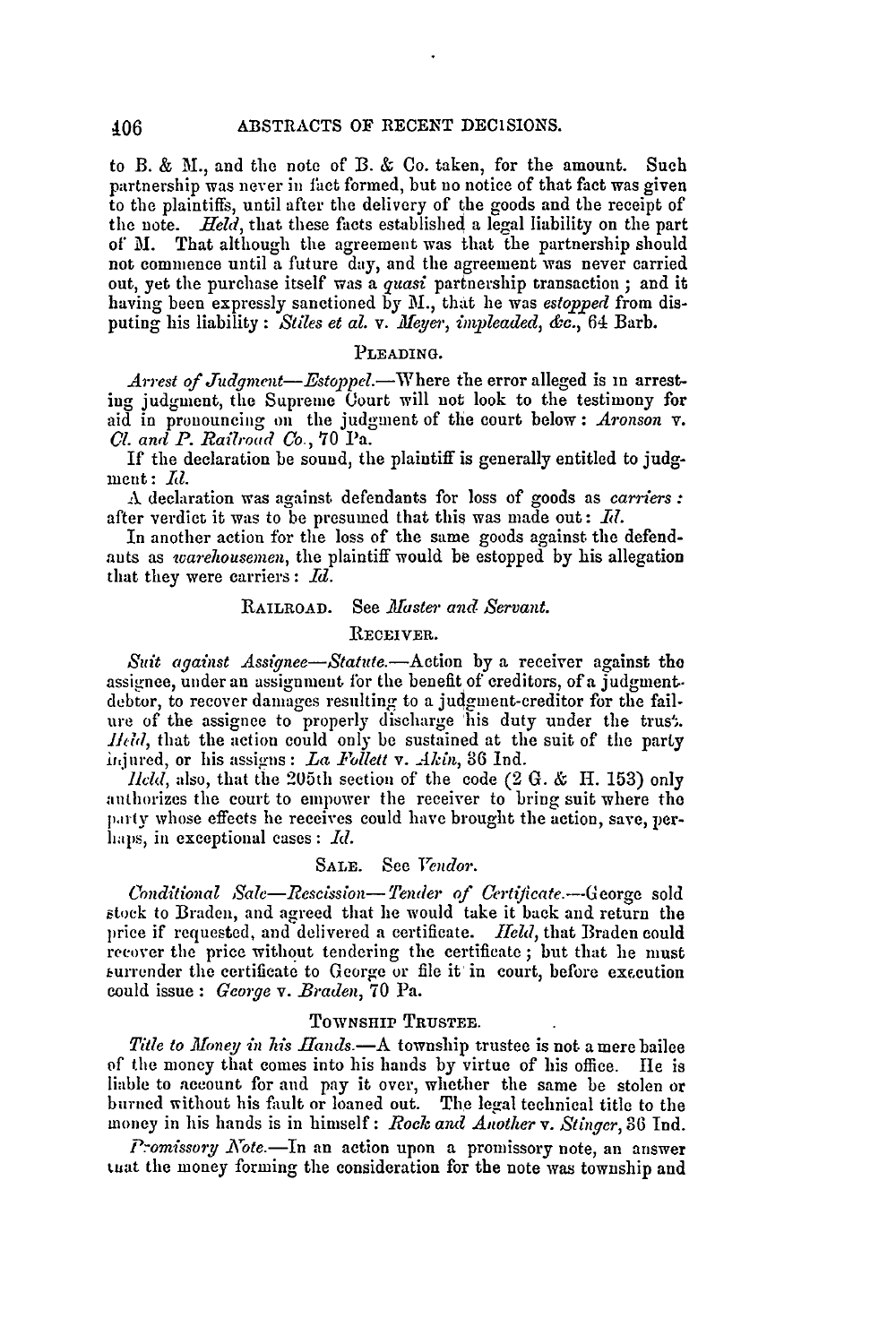school money, coming into the hands of the plaintiff **by** virtue of his office as township trustee, and unlawfully loaned **by** him to the defendants, and that since said loan the plaintiff had vacated his office, constituted no defence to the suit: *Id.*

# TRESPASS. See *Equity.*

### TRUST.

*Resulting Trust-Mortgage-Merger.*--Where a third party pays the purchase-money to the grantor for the grantee of lands at the time of the conveyance, upon a parol agreement, without fraudulent intent, with the grantee, that the grantee shall hold the land in trust, as security for the payment of such money to such third party, a resulting trust arises in favor of such third party and against the assignee of a prior judgment who is the purchaser of said land at sheriff's sale on execution issued upon said judgment rendered prior to the said conveyance and payment of money, who has full knowledge of the said agreement and payment of money. But **if,** after said payment by said third party and the agreement between him and the grantee, said third party receives the note of the grantee, and a mortgage on said land, as security for the purchase-money so paid by said third party, he thereby converts the equitable estate he held in the land, not into an express trust, but into a mere debt secured **by** mortgage, and subject to the lien of the prior judgment: *Milliken and Others v. Ham,* 36 Ind.

A resulting or implied trust cannot be created or reserved by parol : *Id.* A mortgage takes effect from the time of its delivery: *Id.*

# **VENDOR AND PURCHASER.**

*Lease with Stipulation of Right to Purchase-Assignment of Leas&* -A lease contained a stipulation that the lessee at the end of the time might have a conveyance of the premises at a specified price; he assigned the lease; *held,* that the assignee was entitled to a conveyance : *Napier v. Darlington,* **70** Pa.

Such stipulation is not merely a personal covenant but a right, which may be transferred to his vendee, and enforced at his election, as if the contract had been absolute : *Id.*

The stipulation was a continuing offer to sell, and when accepted by the lessee, a contract of sale was completed: *Id.*

In an ejectment, the plaintiffs recovered a verdict to be released on the defendant paying into court the sum found as purchase-money cf the *whole* tract, to be taken out by the plaintiffs on their filing a deed to the defendant of the premises. The defendant paid in the sum, and the plaintiffs filed a deed purporting to convey the whole tract. It being ascertained that the plaintiffs were the owners but of *f,* the defendant was allowed to take out  $\frac{2}{3}$  of the money paid in, and the plaintiffs to file **a** deed conveying but *: d.*

*Warranty of Land--Opening of Highway not an Eviction.*-When land is sold with general warranty, the opening of a public highway in virtue of eminent domain, is not an eviction which will entitle the vendee to maintain an action for breach of the covenant: *Peck et al. v. Jones,* 70 Pa.

A defect or encumbrance not known to the vendee when he accepts